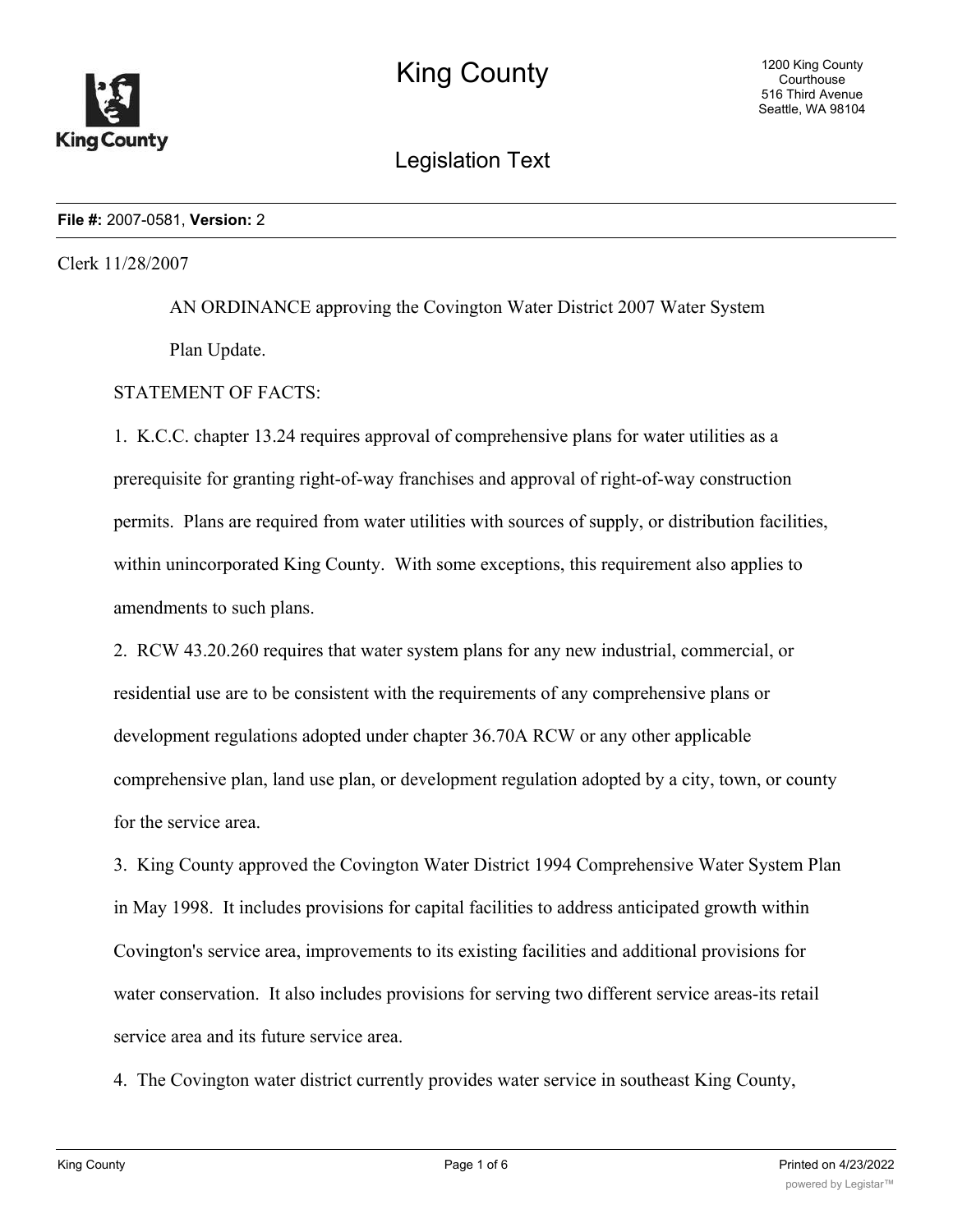north of the Green river and bound to the west by the cities of Auburn and Kent. The district's corporate boundaries include approximately fifty-three square miles, and its service facilities extend into unincorporated King County and include the cities of Covington, Maple Valley and Black Diamond. The Covington water district identified its retail service area to be coincident with the "future service area" established in 1989 in the South King County Coordinated Water System Plan ("CWSP"); see the discussion of service area in subsection 7 of this statement of facts. The district currently serves fourteen thousand seven hundred nineteen residential connections and forecasts growth within the service area to over seventeen thousand seven hundred forty-six residential connections by 2011, and twenty-three thousand five hundred eighty-eight residential connections by 2025. Multifamily homes are a small segment of the population served and the district anticipates serving five hundred sixty multifamily connections by 2025.

5. The district began providing water service in 1960 and over the years, it merged with a number of smaller districts. Water is provided by ten ground water wells and interties with the cities of Tacoma and Auburn. Annual average water consumption is approximately three million eight hundred twenty thousand gallons per day with a maximum day of seven million five hundred forty thousand gallons per day. Average water use for a single family residence is two hundred twenty-two gallons per day. The district, based on Puget Sound Regional Council forecasts, estimates that growth in water demand for single family, multifamily and employment, average day demand will be five million two hundred twenty thousand gallons per day in 2011 and six million nine hundred twenty thousand gallons per day in 2025. Maximum day demand will increase to ten million two hundred ninety thousand gallons per day in 2011 and thirteen million six hundred forty thousand gallons per day in 2025. The district has adequate capacity to meet forecasted demand beyond 2025. In addition, it is investigating a number of supply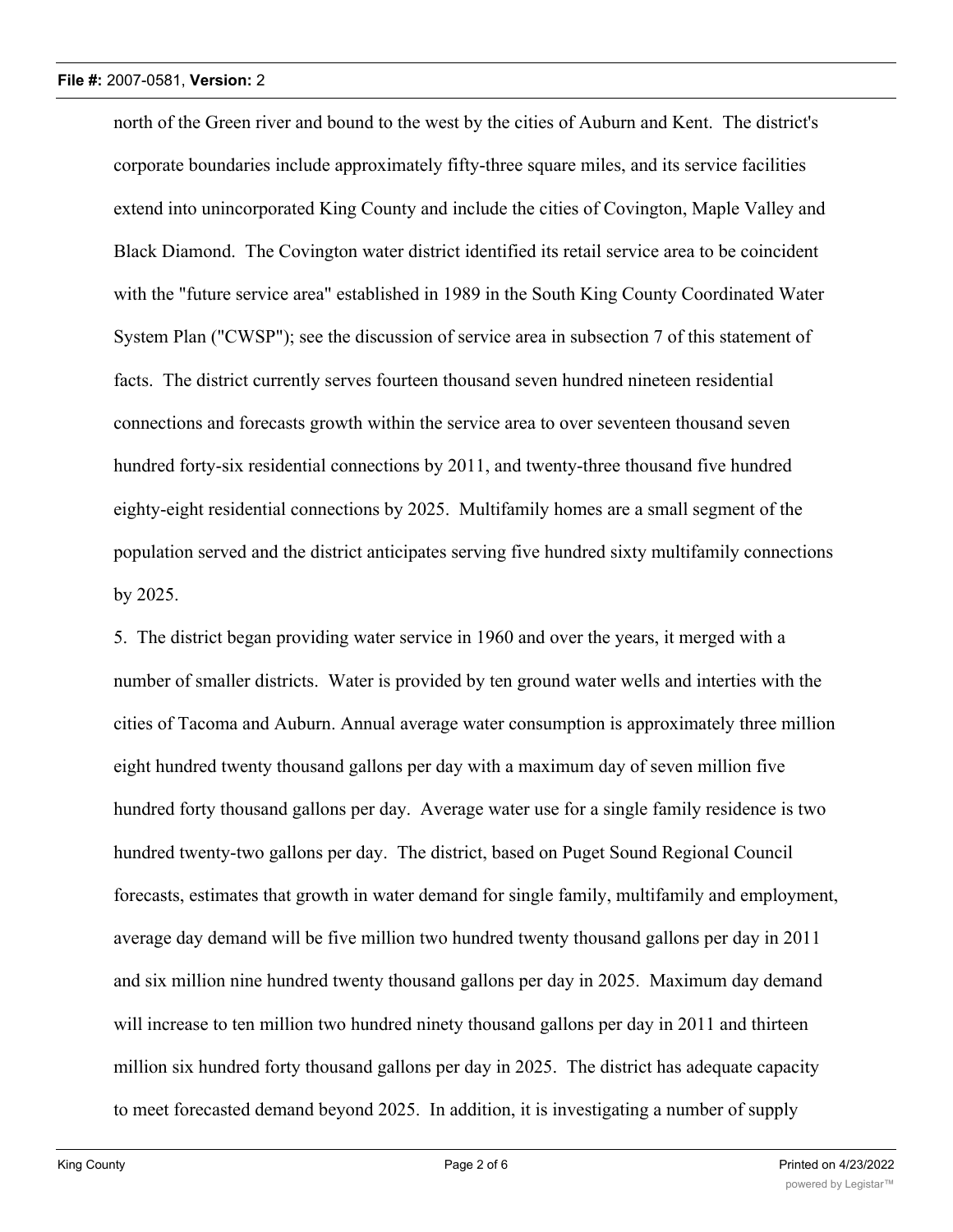alternatives to meet demand beyond then including additional wholesale water from the Cascade Water Alliance, and possibly displacement of existing nonpotable supply use by use of reclaimed water in conjunction with King County.

6. The district's plan identifies thirty-four million five hundred thousand dollars in water system improvements to be completed in the next six years and an additional fourteen million five hundred thousand dollars between 2013 and 2025. The financing plan calls for the majority of cost to be allocated to future customers as the projects primarily address growth-related issues. Utility sales and service fees along with connection charges provide the bulk of the revenue for the district.

7. The Covington water district's service area or areas include a corporate boundary, a retail service area, and a future service area. The future service area was approved as part of the South King County CWSP adopted in 1989. A retail service area as defined by the Washington state Department of Health ("DOH") under the 2003 Municipal Water Law was not described and demarcated on a map in the water system plan. By working with the Covington water district they have described their retail service area to be the same as the boundary described in the CWSP for their future service area. The plan proposes no boundary changes at this time. The Covington water district states in its plan that it could, but is not able to provide water to numerous areas within the external boundary of the water district due to the fourteen existing Class A public water systems and over one hundred-thirty Class B public water systems already providing water service within their own service areas. Within its service area, the district intends to continue supplying water and service to two wholesale systems, which are Sugarloaf and Ravensdale, that are current customers. The district also states that it intends to be a satellite management agency, as authorized under the Public Water System Coordination Act, to provide service, such as via ownership/operation of new small systems, within the remainder of its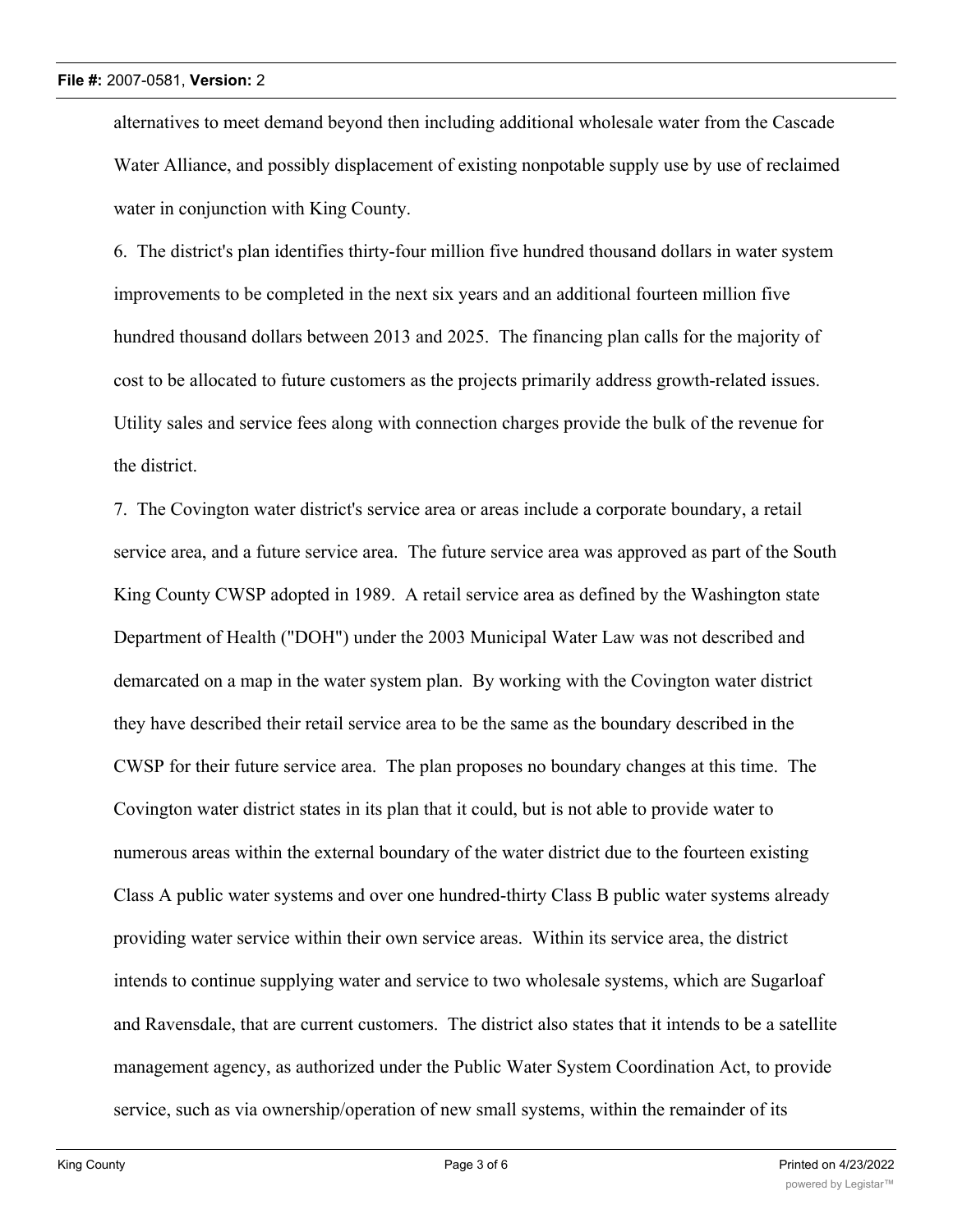### **File #:** 2007-0581, **Version:** 2

designated future service area. The provision of satellite management services is consistent with the King County Comprehensive Plan and CWSP.

8. Covington agreed to supplement the draft plan with information to describe in more detail how it intends to provide "timely and reasonable" service within its proposed retail service area, as required by State law. In general, the district understands "timely" to mean provision of service within 120 days after an agreement for service is reached. With regard to the "reasonable" element of the clause the district views this to mean service is reasonable if: A. A condition of service is consistency with local land use plans and development regulations; B. The conditions of service and associated costs are consistent with the conditions of service described in the plan; and

C. The conditions of service and associated costs are consistent with experiences of other applicants requesting similar service.

This language is a reasonable interpretation of the law's requirement. The Covington water district has agreed to amend its administrative code within one year to reflect the criteria by which timely and reasonable service will be provided. The supplemental information on provision of water in a timely and reasonable manner is a condition of the ordinance to ensure public access to the information.

9. Covington water district has acknowledged there may be opportunities for the use of reclaimed water-particularly with regard to irrigation of numerous golf courses, parks and schools. A water reuse feasibility study was completed in 2006. Covington water district is in the process of developing a reclaimed water program and working with King County on the use of reclaimed water.

10. The water system comprehensive plan, as amended and supplemented, has been determined by the Utilities Technical Review Committee (UTRC) to be substantially consistent with the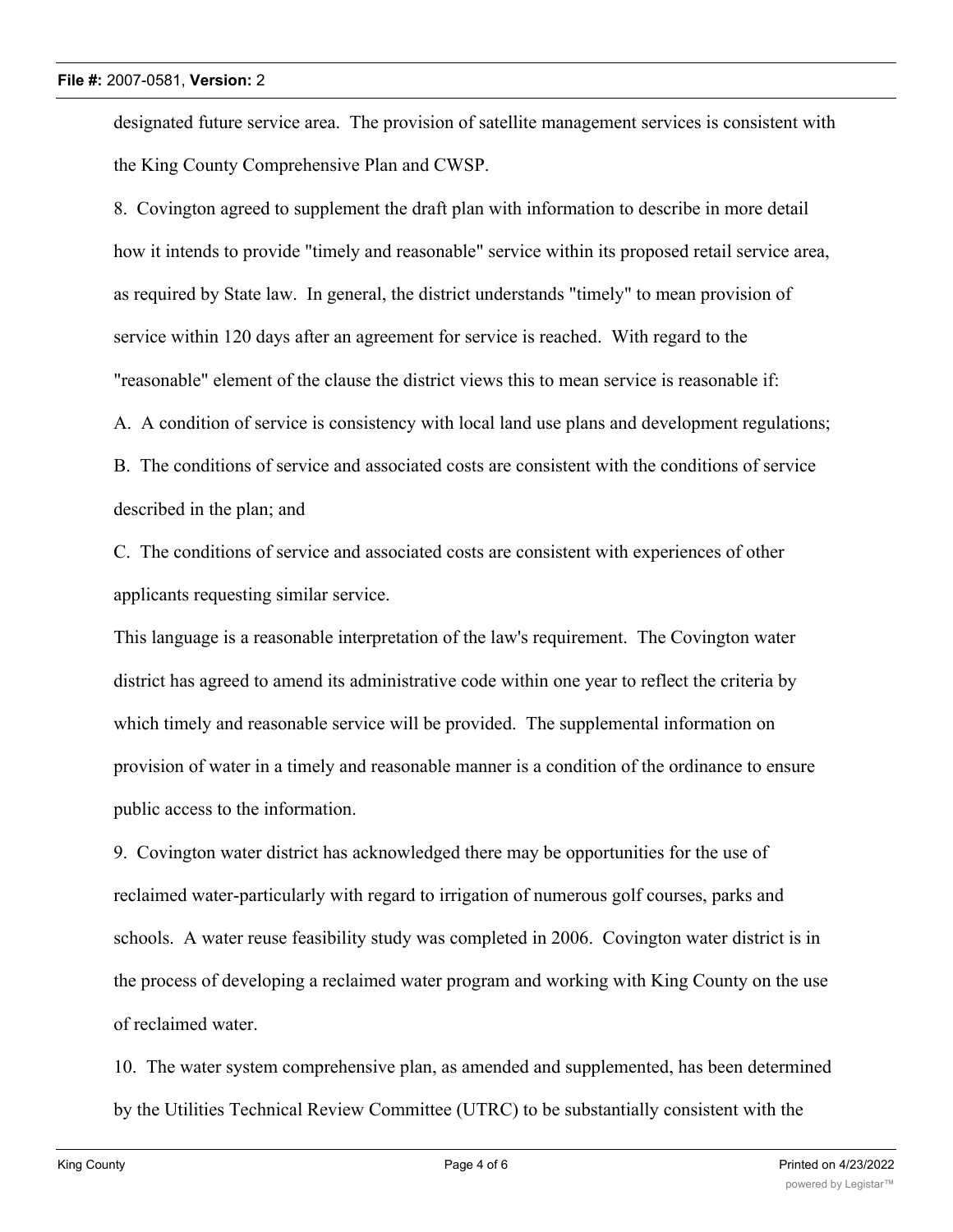requirements of the King County Code, and the King County Comprehensive Plan, as documented by the checklist provided by the executive with the transmittal letter.

11. Under the state Environmental Policy Act, Covington water district reviewed the draft Comprehensive Water Supply Plan, completed a checklist, and issued a Determination of Nonsignificance on April 7, 2006.

12. DOH has not yet approved the Covington water district plan. DOH indicated that Covington water district has provided adequate responses to their comments, and DOH will approve the Covington water district plan on receipt of the King County approval ordinance, and may approve the plan before the final King County approval, conditioned on the receipt of the King County approval.

# BE IT ORDAINED BY THE COUNCIL OF KING COUNTY:

SECTION 1. The Covington water district 2007 Water System Plan Update, Attachment A to this ordinance, is hereby approved as a comprehensive water system plan with conditions.

With regard to the provision of timely and reasonable service, the district's retail service area shall be the same as the CWSP boundary as defined in the plan. A service is found to be timely and reasonable if, among other factors:

A. Provision of service is done within one hundred twenty days after an agreement for service is reached.

B. A condition of service is consistency with local land use plans and development regulations.

C. The conditions of service and associated costs are consistent with experiences of other applicants requesting similar service.

D. The conditions of service and associated costs are consistent with experiences of other applicants requesting similar service.

The district shall provide King County utilities technical review committee with a